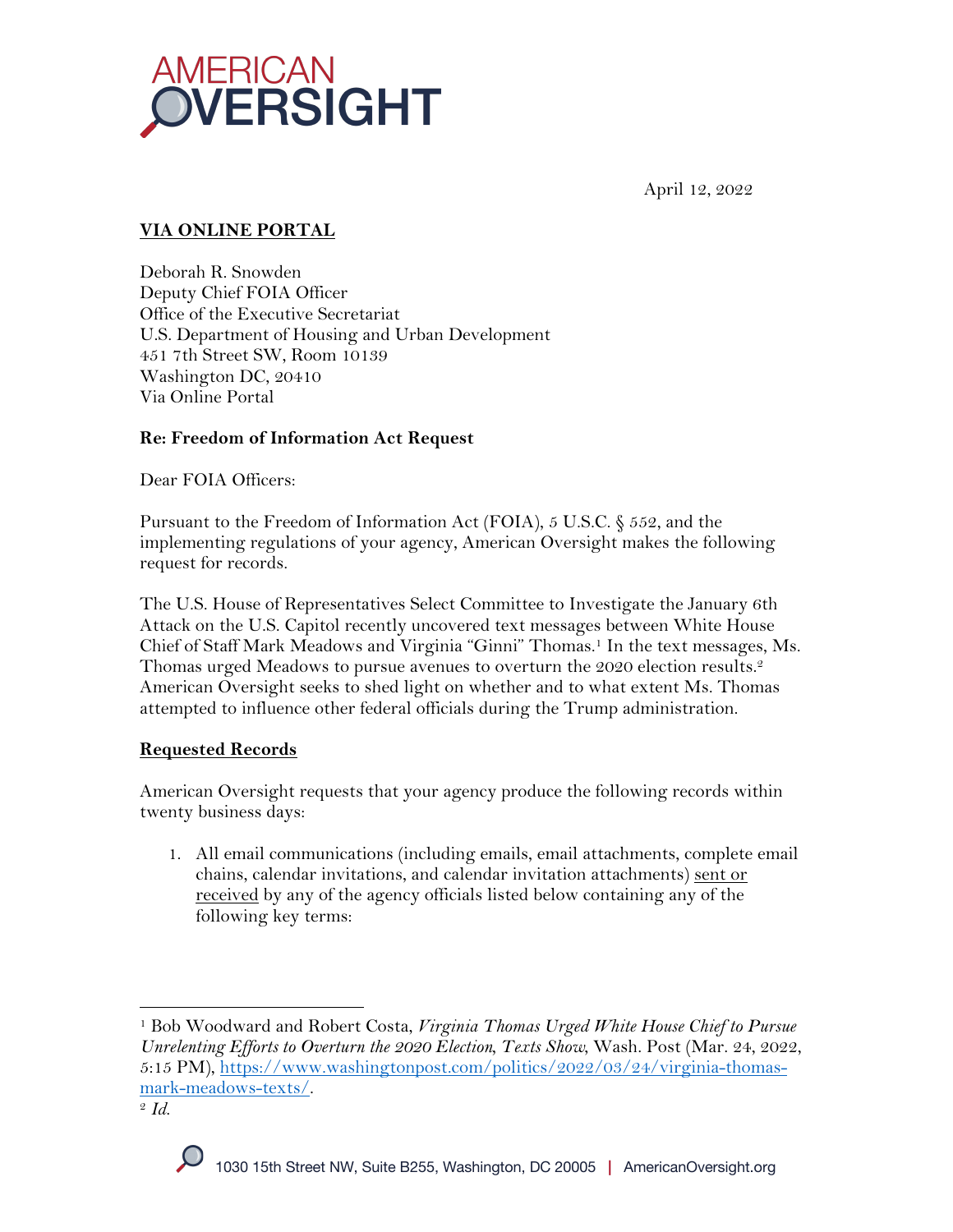#### Key Terms:

- a. "Thomas Clerk"
- b. "Clerk World"
- c. "Ginni Thomas"
- d. "Justice Thomas"
- e. "Clarence Thomas"
- f. Clanton
- g. Groundswell
- h. "Liberty Consulting"
- i. "CNP Action"
- j. "Council for National Policy"
- k. "Conservative Action Project"
- l. "United in Purpose"
- m. UIP
- n. Ziklag
- o. "Third Century Group"
- 2. All email communications (including emails, email attachments, complete email chains, calendar invitations, and calendar invitation attachments) and text messages or messages on messaging platforms (such as Slack, GChat or Google Hangouts, Lync, Skype, Twitter direct messages, Facebook messages, WhatsApp, Signal, Telegram, or Parler) between (a) the agency officials listed below or any person communicating on their behalf, such as schedulers or assistants, and (b) Virginia "Ginni" Thomas or any person communicating on her behalf, including but not limited to Crystal Clanton, communications from an email address ending in @libertyinc.co, or a phone number with the last four digits 8983.

### **Agency Official(s)**

- a) Ben Carson
- b) Richard Youngblood

Please provide all responsive records from January 20, 2017, through the January 20, 2021.

### **Fee Waiver Request**

In accordance with 5 U.S.C.  $\frac{552(a)(4)(A)(iii)}{3}$  and your agency's regulations, American Oversight requests a waiver of fees associated with processing this request for records. The subject of this request concerns the operations of the federal government, and the disclosures will likely contribute to a better understanding of relevant government procedures by the general public in a significant way. Moreover, the request is primarily and fundamentally for non-commercial purposes.

American Oversight requests a waiver of fees because disclosure of the requested information is "in the public interest because it is likely to contribute significantly to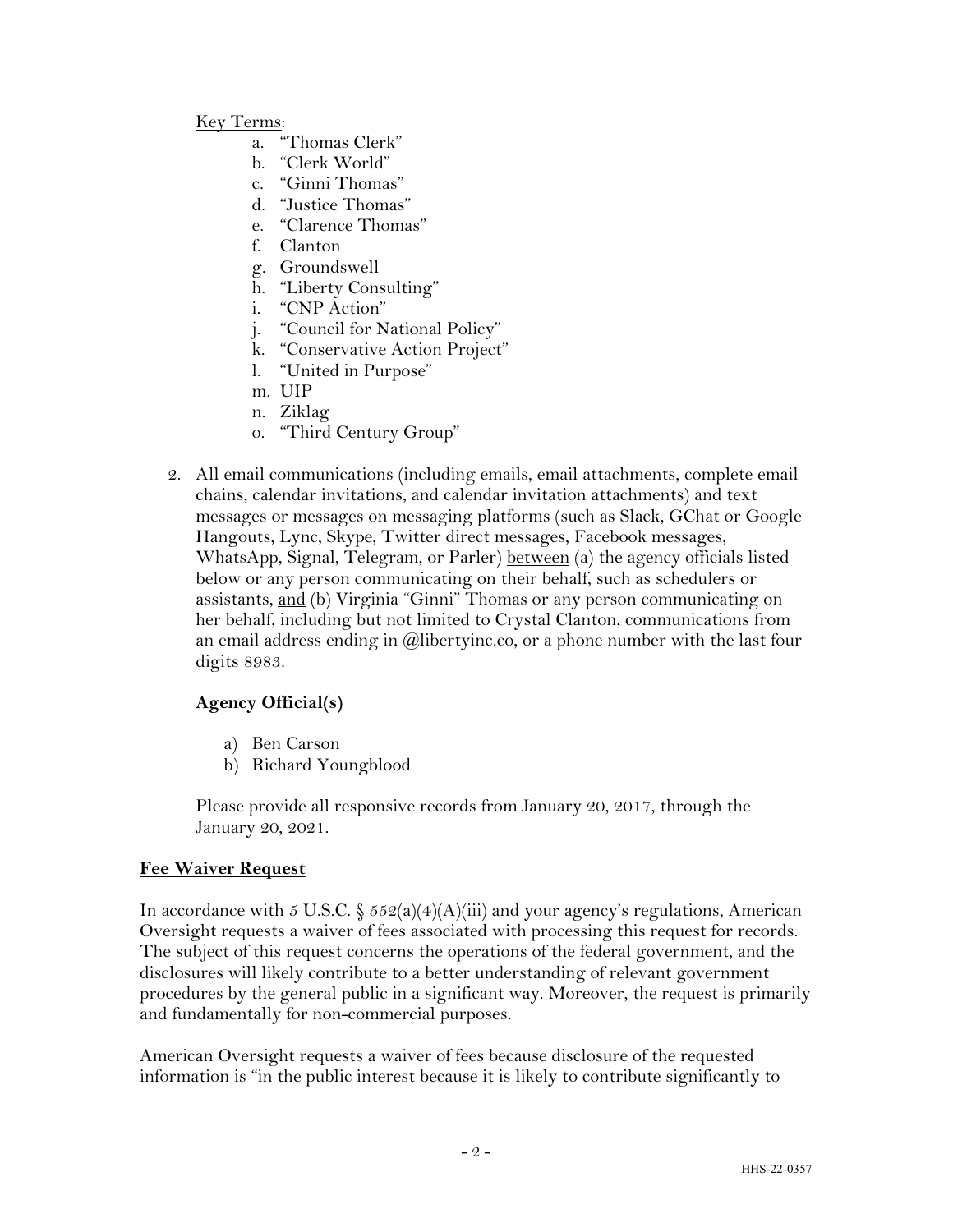public understanding of operations or activities of the government."3 The public has a significant interest in understanding the potential conflicts of interest posed by the political work of the wife of a Supreme Court justice. <sup>4</sup> Records with the potential to shed light on this issue would contribute significantly to public understanding of operations of the federal government, including whether federal officials took any actions on behalf of or at the direction of Ms. Thomas. American Oversight is committed to transparency and makes the responses agencies provide to FOIA requests publicly available, and the public's understanding of the government's activities would be enhanced through American Oversight's analysis and publication of these records.

This request is primarily and fundamentally for non-commercial purposes.<sup>5</sup> As a  $501(c)(3)$  nonprofit, American Oversight does not have a commercial purpose and the release of the information requested is not in American Oversight's financial interest. American Oversight's mission is to promote transparency in government, to educate the public about government activities, and to ensure the accountability of government officials. American Oversight uses the information gathered, and its analysis of it, to educate the public through reports, press releases, or other media. American Oversight also makes materials it gathers available on its public website and promotes their availability on social media platforms, such as Facebook and Twitter.6

American Oversight has also demonstrated its commitment to the public disclosure of documents and creation of editorial content through regular substantive analyses posted to its website.7 Examples reflecting this commitment to the public disclosure of documents and the creation of editorial content include the posting of records related to the Trump Administration's contacts with Ukraine and analyses of those contacts;<sup>8</sup> posting records and editorial content about the federal government's response to the Coronavirus pandemic;9 posting records received as part of American Oversight's

https://www.theguardian.com/law/2022/mar/25/ginni-thomas-texts-clarence-ethicssupreme-court-conflict-of-interest. 5 *See* 5 U.S.C. § 552(a)(4)(A)(iii).

https://www.facebook.com/weareoversight/ (last visited April 4, 2022); American Oversight (@weareoversight), Twitter, https://twitter.com/weareoversight (last visited April 4, 2022).

 $3 \, 5 \, \text{U.S.C.} \, \S \, 552(a)(4)(\text{A})(iii).$ 

<sup>4</sup> Ed Pilkington, *Ginni Thomas Texts Spark Ethical Storm about Husband's Supreme Court Role*, The Guardian, Mar. 25, 2022,

<sup>&</sup>lt;sup>6</sup> American Oversight currently has approximately 15,700 page likes on Facebook and 118,100 followers on Twitter. American Oversight, Facebook,

<sup>7</sup> *See generally News*, American Oversight, https://www.americanoversight.org/blog. 8 *Trump Administration's Contacts with Ukraine*, American Oversight,

https://www.americanoversight.org/investigation/the-trump-administrationscontacts-with-ukraine.

<sup>9</sup> *See generally The Trump Administration's Response to Coronavirus*, American Oversight, https://www.americanoversight.org/investigation/the-trump-administrationsresponse-to-coronavirus; *see, e.g.*, *CDC Calendars from 2018 and 2019: Pandemic-Related* 

*Briefings and Meetings*, American Oversight, https://www.americanoversight.org/cdccalendars-from-2018-and-2019-pandemic-related-briefings-and-meetings.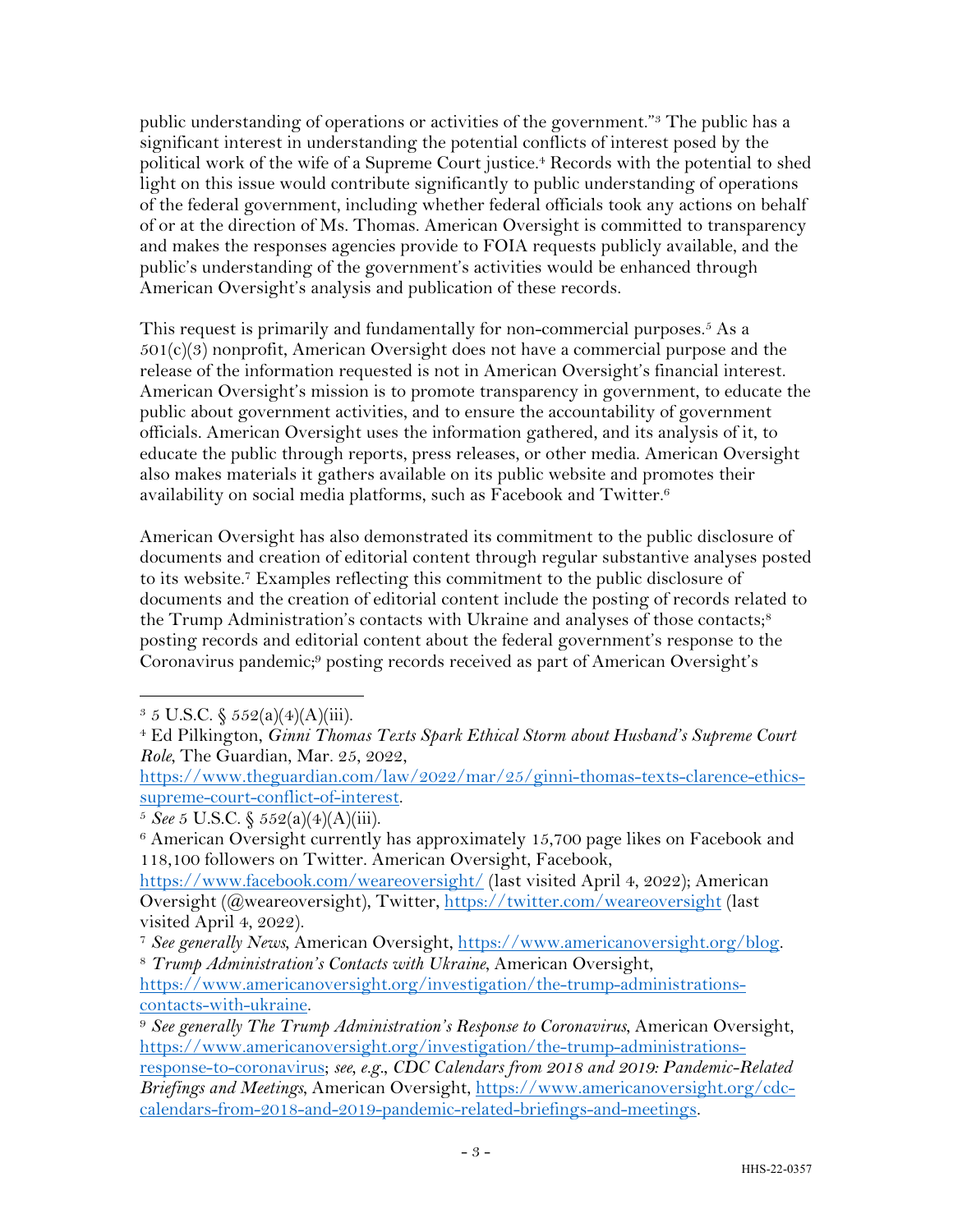"Audit the Wall" project to gather and analyze information related to the administration's proposed construction of a barrier along the U.S.-Mexico border, and analyses of what those records reveal;<sup>10</sup> the posting of records related to an ethics waiver received by a senior Department of Justice attorney and an analysis of what those records demonstrated regarding the Department's process for issuing such waivers;<sup>11</sup> and posting records and analysis of federal officials' use of taxpayer dollars to charter private aircraft or use government planes for unofficial business.<sup>12</sup>

Accordingly, American Oversight qualifies for a fee waiver.

## **Guidance Regarding the Search & Processing of Requested Records**

In connection with its request for records, American Oversight provides the following guidance regarding the scope of the records sought and the search and processing of records:

- Our request for records includes any attachments to those records or other materials enclosed with those records when they were previously transmitted. To the extent that an email is responsive to our request, our request includes all prior messages sent or received in that email chain, as well as any attachments to the email.
- Please search all relevant records or systems containing records regarding agency business. Do not exclude records regarding agency business contained in files, email accounts, or devices in the personal custody of your officials, such as personal email accounts or text messages. Records of official business conducted using unofficial systems or stored outside of official files are subject to the Federal Records Act and FOIA.13 It is not adequate to rely on policies and procedures that require officials to move such information to official systems within a certain period of time; American Oversight has a right to records

<sup>10</sup> *See generally Audit the Wall*, American Oversight,

https://www.americanoversight.org/investigation/audit-the-wall; *see, e.g.*, *Border Wall Investigation Report: No Plans, No Funding, No Timeline, No Wall*, American Oversight, https://www.americanoversight.org/border-wall-investigation-report-no-plans-no-

funding-no-timeline-no-wall. 11 *DOJ Records Relating to Solicitor General Noel Francisco's Recusal*, American Oversight, https://www.americanoversight.org/document/doj-civil-division-response-noelfrancisco-compliance; *Francisco & the Travel Ban: What We Learned from the DOJ Documents*, American Oversight, https://www.americanoversight.org/francisco-thetravel-ban-what-we-learned-from-the-doj-documents.

<sup>&</sup>lt;sup>12</sup> See generally Swamp Airlines: Chartered Jets at Taxpayer Expense, American Oversight, https://www.americanoversight.org/investigation/swamp-airlines-private-jetstaxpayer-expense; *see, e.g.*, *New Information on Pompeo's 2017 Trips to His Home State*, American Oversight, https://www.americanoversight.org/new-information-onpompeos-2017-trips-to-his-home-state.

<sup>13</sup> *See Competitive Enter. Inst. v. Office of Sci. & Tech. Policy*, 827 F.3d 145, 149–50 (D.C. Cir. 2016); *cf. Judicial Watch, Inc. v. Kerry*, 844 F.3d 952, 955–56 (D.C. Cir. 2016).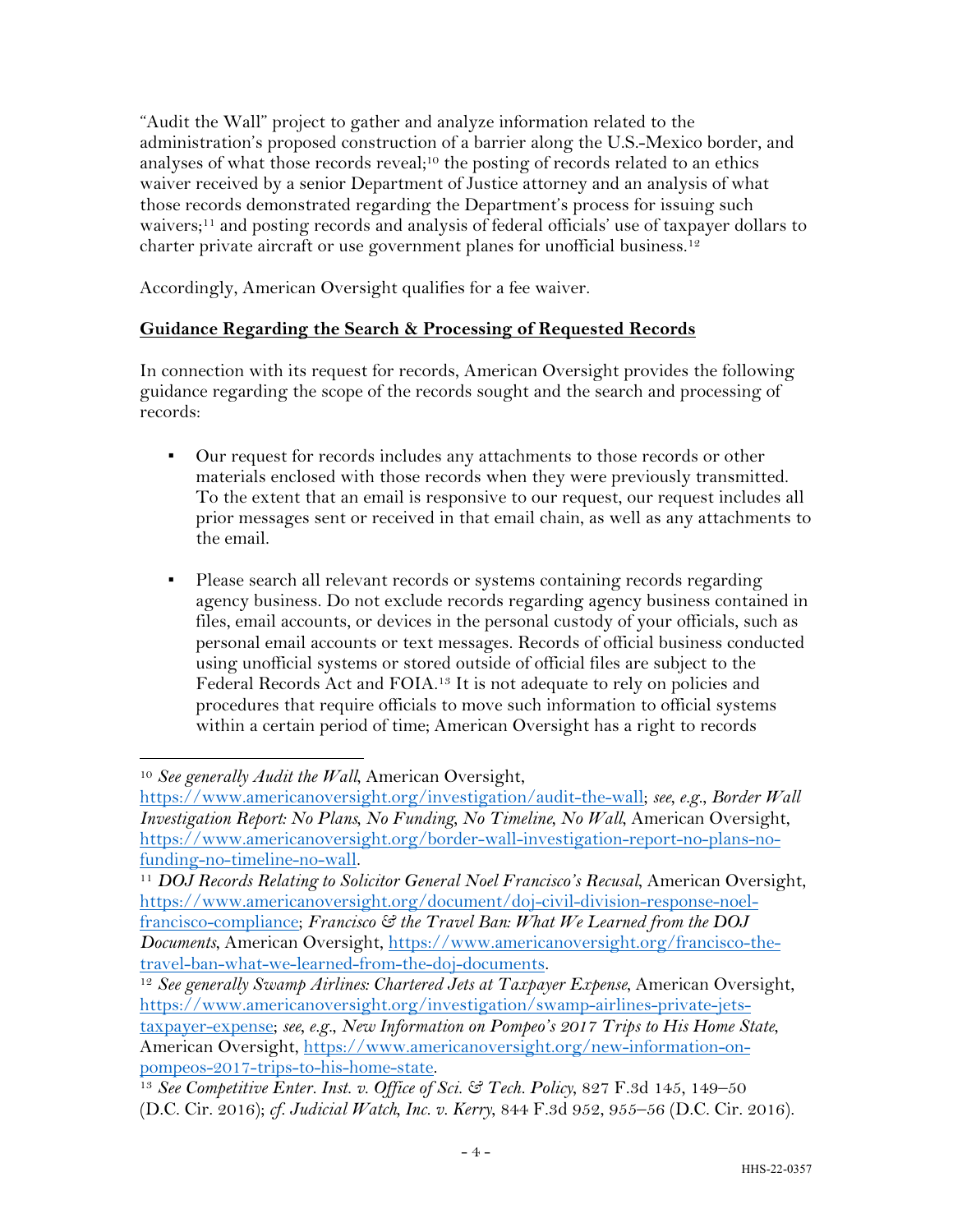contained in those files even if material has not yet been moved to official systems or if officials have, by intent or through negligence, failed to meet their obligations.14

- Please use all tools available to your agency to conduct a complete and efficient search for potentially responsive records. Agencies are subject to governmentwide requirements to manage agency information electronically,<sup>15</sup> and many agencies have adopted the National Archives and Records Administration (NARA) Capstone program, or similar policies. These systems provide options for searching emails and other electronic records in a manner that is reasonably likely to be more complete than just searching individual custodian files. For example, a custodian may have deleted a responsive email from his or her email program, but your agency's archiving tools may capture that email under Capstone. At the same time, custodian searches are still necessary; agencies may not have direct access to files stored in .PST files, outside of network drives, in paper format, or in personal email accounts.
- In the event some portions of the requested records are properly exempt from disclosure, please disclose any reasonably segregable non-exempt portions of the requested records. If a request is denied in whole, please state specifically why it is not reasonable to segregate portions of the record for release.
- Please take appropriate steps to ensure that records responsive to this request are not deleted by the agency before the completion of processing for this request. If records potentially responsive to this request are likely to be located on systems where they are subject to potential deletion, including on a scheduled basis, please take steps to prevent that deletion, including, as appropriate, by instituting a litigation hold on those records.

## **Conclusion**

If you have any questions regarding how to construe this request for records or believe that further discussions regarding search and processing would facilitate a more efficient production of records of interest to American Oversight, please do not hesitate to contact American Oversight to discuss this request. American Oversight welcomes an opportunity to discuss its request with you before you undertake your search or incur search or duplication costs. By working together at the outset, American

<sup>14</sup> *See Competitive Enter. Inst. v. Office of Sci. & Tech. Policy*, No. 14-cv-765, slip op. at 8 (D.D.C. Dec. 12, 2016).

<sup>&</sup>lt;sup>15</sup> Presidential Memorandum—Managing Government Records, 76 Fed. Reg. 75,423 (Nov. 28, 2011), https://obamawhitehouse.archives.gov/the-press-

office/2011/11/28/presidential-memorandum-managing-government-records; Office of Mgmt. & Budget, Exec. Office of the President, Memorandum for the Heads of

Executive Departments & Independent Agencies, "Managing Government Records Directive," M-12-18 (Aug. 24, 2012), https://www.archives.gov/files/recordsmgmt/m-12-18.pdf.